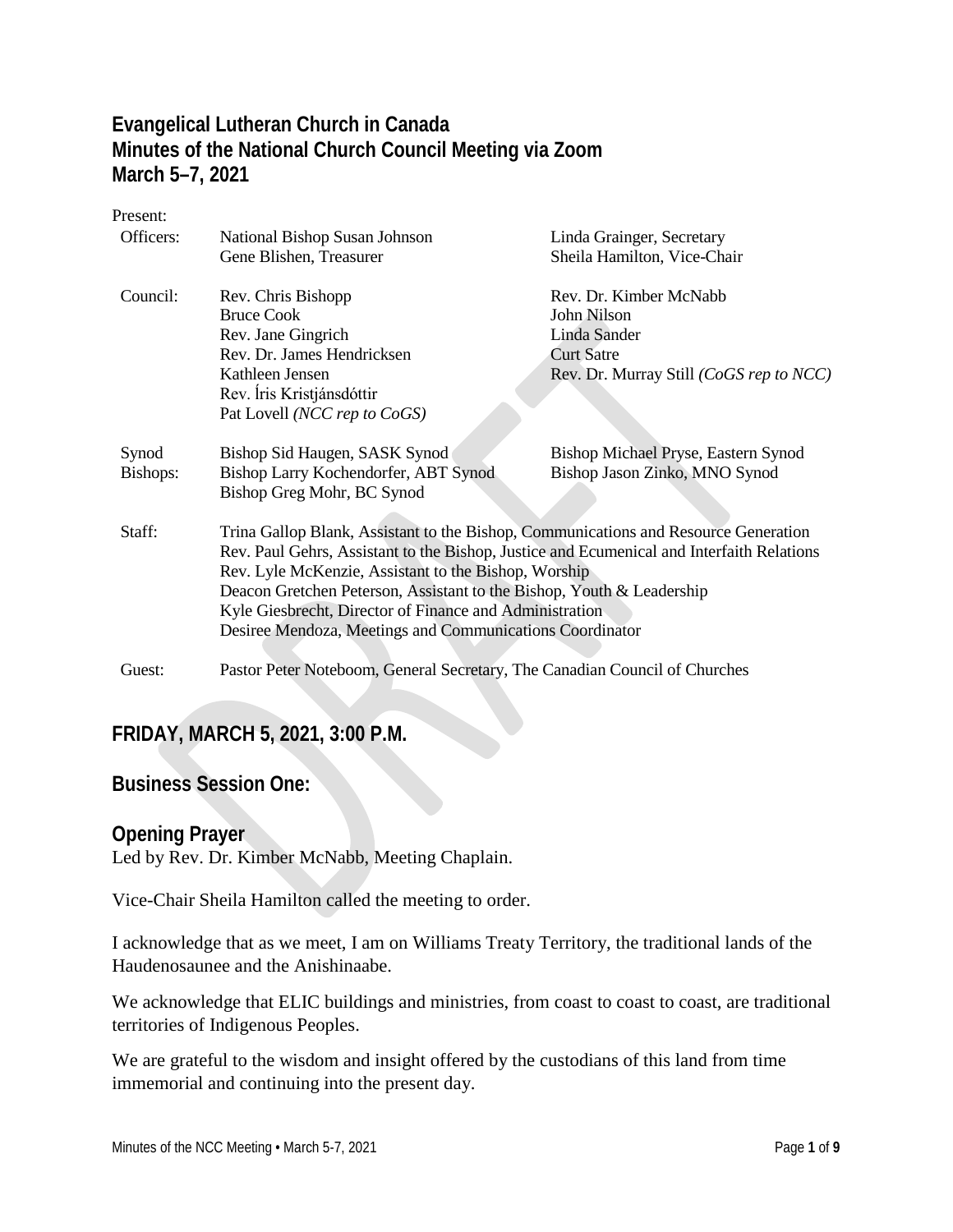The ELCIC is committed to reconciled relationships between Indigenous and non-Indigenous Peoples. One expression of this commitment is working with ecumenical partners to advocate for legislation that creates a framework to implement the United Nations Declaration on the Rights of Indigenous Peoples.

We recognize that we have much to learn and we are committed to seeking healing, reconciliation and renewed relationships together.

## **Welcome**

Vice-Chair Sheila Hamilton welcomed our guest Pastor Peter Noteboom, General Secretary of The Canadian Council of Churches (CCC). She also welcomed Rev. Jane Gingrich's newborn baby, Naomi Julia Boyd.

## **Approval of Agenda**

Amendments under Business Session 4: Vision Task Force – to include breakout group discussion Women of Faith Fund – to be included right after Business Arising from the Report of the National Bishop

**M/S** That NCC approves the amended meeting agenda. **CARRIED.**

**Code of Conduct**

**NCC Covenant**

## **Declaration of Conflicts of Interest**

No conflicts of interest were expressed.

## **Approval of September 11–12, 2020 NCC Meeting Minutes**

**M/S** That NCC approves the September 11–12, 2020 NCC meeting minutes. **CARRIED.**

## **Approval of E-vote Minutes**

**M/S** That NCC approves the October 19 and 28, 2020 e-vote minutes.

**CC-2021-01** That NCC appoints The Exchange Group as the ELCIC auditor for a threeyear term (2020-2022) based on their proposal for the 2020 year-end audit with fees being \$14,750 per year, plus 5% for administration costs, and fees increasing at 3% per year." **CARRIED.**

**CC-2021-02** That NCC extends the spending deadline of the CECF funds for the Synod Mission Initiatives until December 2022." **CARRIED.**

## **CARRIED.**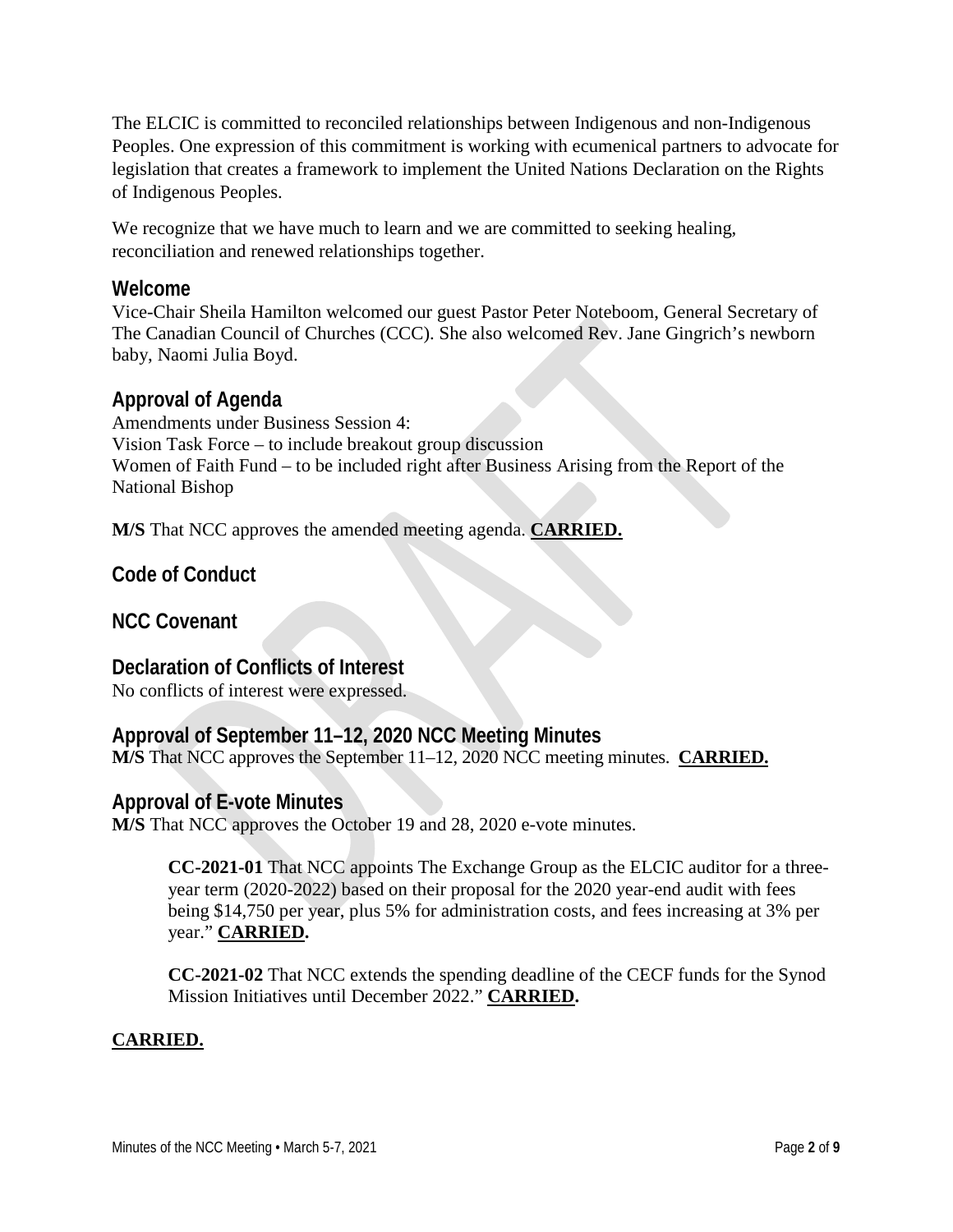## **The Canadian Council of Churches**

Rev. Paul Gehrs, Assistant to the Bishop for Justice and Ecumenical and Interfaith Relations introduced Pastor Peter Noteboom, General Secretary of The Canadian Council of Churches.

Pastor Peter Noteboom presented to NCC. He gave an overview of the organization and different works CCC focuses on such as: faith and witness; faith and life sciences; justice and peace; Christian interfaith relations; intercultural leadership and learning; global ecumenical relations; and Project Ploughshares: the Peace Research Institute. He mentioned that Christian unity, relationships, and friendship are what make CCC's mission.

Pastor Peter brought up the many ways ELCIC contributes to the various works of CCC which include but not limited to: Ecumenical Pentecost Service; Decade for Peoples of African Descent; Declaration on the Rights of Indigenous Peoples; COVID-19; Hope, Gratitude, and Solidarity; virtual meeting with the PM and senior religious leaders; Information session with Dr. Tam on Canada's vaccines and immunization progress; and Cross-Canada Day of Prayer for Hong Kong.

He also extended his gratitude to ELCIC for the involvement of its members in the following: Leadership: Nominations and Appointments and Program Priority Setting. Pastor Peter mentioned various opportunities to get involved such as in Ecumenical Renewal – Young Adults; Faith Sharing; Local Networks; Week of Prayer for Christian Unity; Intercultural Leadership and Learning: Centenary of Canadian School of Missions; Interfaith Engagement – Canadian Interfaith Conversations (Our Whole Society: Free to Believe, Responsible to Act; All Party Parliamentary Interfaith Caucus; and Learning and Networking Events).

Bishop Susan thanked Pastor Peter Noteboom for his presentation.

## **Report of the National Bishop**

Bishop Susan Johnson gave an oral report to supplement her written report. She highlighted two things to NCC:

- Her sabbatical leave that allowed her to do her book project on praying the catechism.
- She gave a shout-out to Rev. Paul Gehrs who served as her commissary, and the Staff, Officers, and Synod Bishops for their support and help.

## **Reports—— ELCIC Officers**

Secretary Linda Grainger presented the Officers Minutes to NCC.

**CC-2021-03** That NCC approves the appointment of Linda Grainger as an advisory member to the LCBI Board until August 31, 2022. **CARRIED.**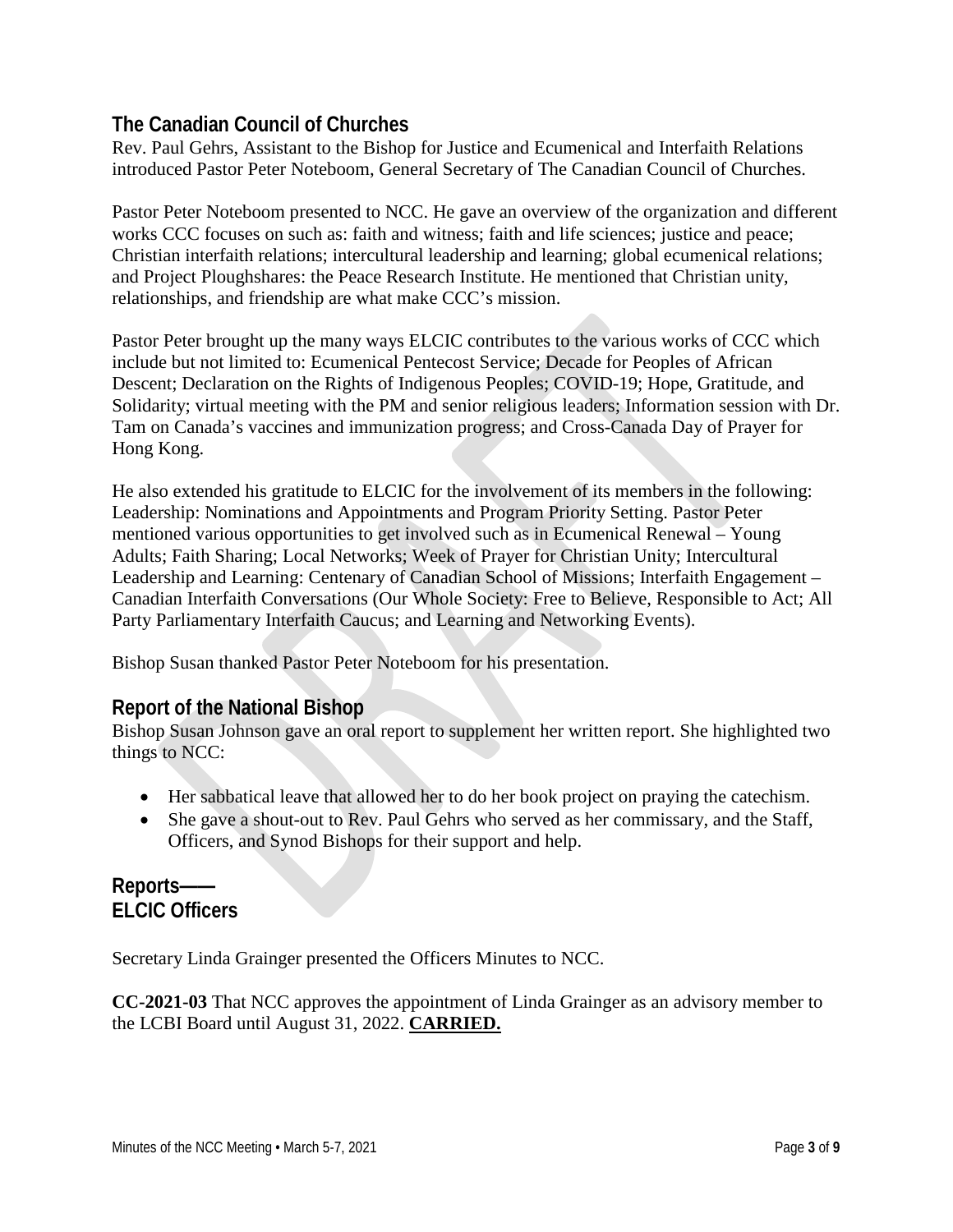## **Synod Bishops**

The Synod Bishops provided written reports to NCC.

Bishop Susan Johnson thanked all Synod Bishops for their partnership in stepping up in writing a letter regarding increasing domestic violence in Canada and *Thursdays in Black*. Vice-Chair Sheila Hamilton thanked the Bishops on behalf of NCC for their Epiphany Sermon Series and their overall work on their reports.

## **Conference of Bishops**

Bishop Greg Mohr provided a written report of the Conference of Bishops to NCC.

### **Anglican Council of Indigenous Peoples**

Rev. Dr. Murray Still gave an oral report to supplement his written report.

## **Staff Storytelling (One Body Working Together)**

The National Office staff presented their Staff Storytelling focusing on the strategic goal— One Body Working Together based on Romans 12:5.

Highlights of the Staff Storytelling included Unified Ordination Rite, Summer Sermon Series, Churches Beyond Borders, Stronger Together, and Treasurers' Meetings.

## **Breakout on all reports – questions and comments**

**Closing Prayer** Led by the meeting chaplain.

Meeting adjourned.

## **SATURDAY, MARCH 6, 2021, 11:00 A.M.**

**Business Session Two:**

Bishop Susan Johnson called the meeting to order.

**Opening Prayer** Led by the meeting chaplain.

## **Committee Reports— Governance Committee**

Vice-Chair Sheila Hamilton presented the Report of the Governance Committee to NCC.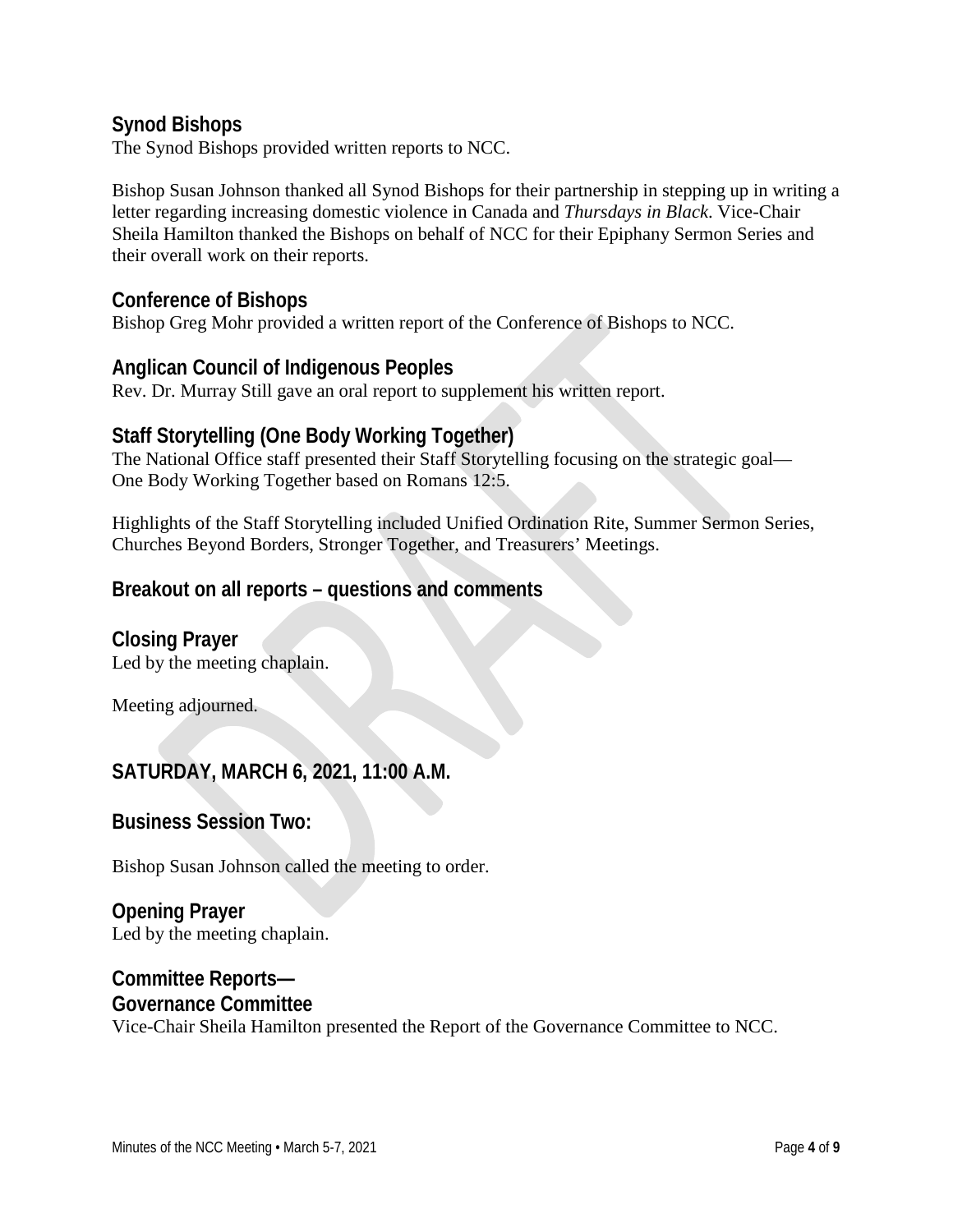#### **Strategic Planning**

**CC-2021-04** That NCC appoints the following people to the Strategic Plan Working Group to assist the developing plan: Bruce Cook, Rev. Jane Gingrich, Kathleen Jensen, and Rev. Dr. Kimber McNabb. **CARRIED.**

**Strategic Plan Discussion with NCC** *(strengths, weaknesses, opportunities, challenges/risks)* NCC separated into breakout rooms for discussion and came back together for group presentation.

**Closing Prayer** Led by the meeting chaplain.

Meeting adjourned.

## **SATURDAY, MARCH 6, 2021, 2:30 P.M.**

**Business Session Three:**

Bishop Susan called the meeting to order.

**Opening Prayer** Led by the meeting chaplain.

### **Finance Committee Report**

Kyle Giesbrecht, Director of Finance and Administration, presented the report of the Finance Committee to NCC.

### **Budget 2021 Fiscal Year**

**CC-2021-05** That NCC approves the updated 2021 Operating, CECF and LIFE Budgets. The Operating budget has a surplus of \$18,573, LIFE's budget is balanced, and the CECF budget is a surplus of \$99,150. **CARRIED**. *(Appendix A: 2021 Operating, CECF and LIFE Budgets)* 

#### **National Office and Synod Offices**

**CC-2021-06** That NCC recognizes that the relationship between the Synod Offices and the National Office are at non-arm's length. **CARRIED.**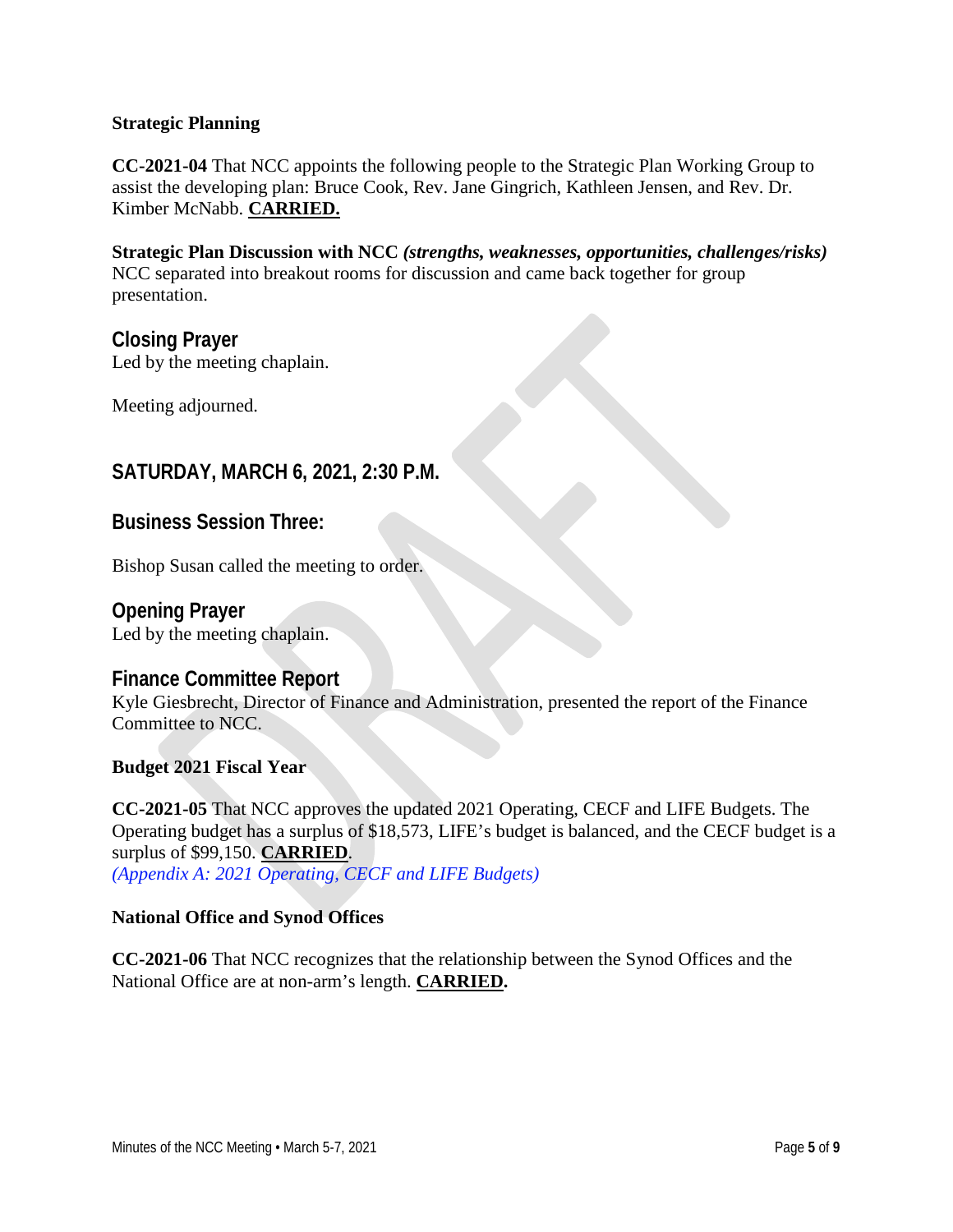#### **Church Extension and Capital Fund (CECF) Investments to the Synods**

**CC-2021-07** That NCC approves 90% of the investment income for 2020 to be paid to the Synods as presented. **CARRIED**.

| Synod          | <b>Baptized</b><br>Membership<br>at 31-Dec-19 | Percentage<br>of Total | 50%<br><b>Baptized</b><br>\$212,767.76 | 50%<br><b>Split Equally</b><br>\$212,767.76 | <b>Total</b><br><b>Allocation</b> |
|----------------|-----------------------------------------------|------------------------|----------------------------------------|---------------------------------------------|-----------------------------------|
| ABT            | 15,881                                        | 16.87%                 | \$35,897.55                            | \$42,553.55                                 | \$78,451.11                       |
| BC             | 6,648                                         | 7.06%                  | \$15,027.20                            | \$42,553.55                                 | \$57,580.75                       |
| <b>EASTERN</b> | 40,376                                        | 42.89%                 | \$91,266.27                            | \$42,553.55                                 | \$133,819.82                      |
| <b>MNO</b>     | 11,601                                        | 12.32%                 | \$26,223.00                            | \$42,553.55                                 | \$68,776.56                       |
| <b>SASK</b>    | 19.622                                        | 20.85%                 | \$44,353.74                            | \$42,553.55                                 | \$86,907.29                       |
|                |                                               |                        |                                        |                                             |                                   |
| <b>Totals</b>  | 94.128                                        | 100.00%                | \$212,767.76                           | \$212,767.76                                | \$425,535.53                      |

#### **CECF Mortgage Rebate**

**CC-2021-08** That NCC approves the mortgage rebate to Glory, Sherwood Park for \$4,885.13, which is 15% of the interest they paid in 2020. **CARRIED**.

#### **CECF – Membership**

**CC-2021-09** That NCC appoints Rev. Jeff Decelle (ABT Synod), Deacon Michelle Collins (MNO Synod), and Rev. Adam Snook (Eastern Synod) to the CECF Advisory Board for terms that end in July 2022. The terms are renewable. **CARRIED**.

## **Discussion regarding ELCIC Group Services Inc. (GSI)**

*including breakout room*

**CC-2021-10** That NCC directs Finance Committee representatives to meet with representatives from the GSI Board to request answers to questions set in this document and others that may arise. **CARRIED.** 

**Closing Prayer** Led by the meeting chaplain.

Social Time *(voluntary)*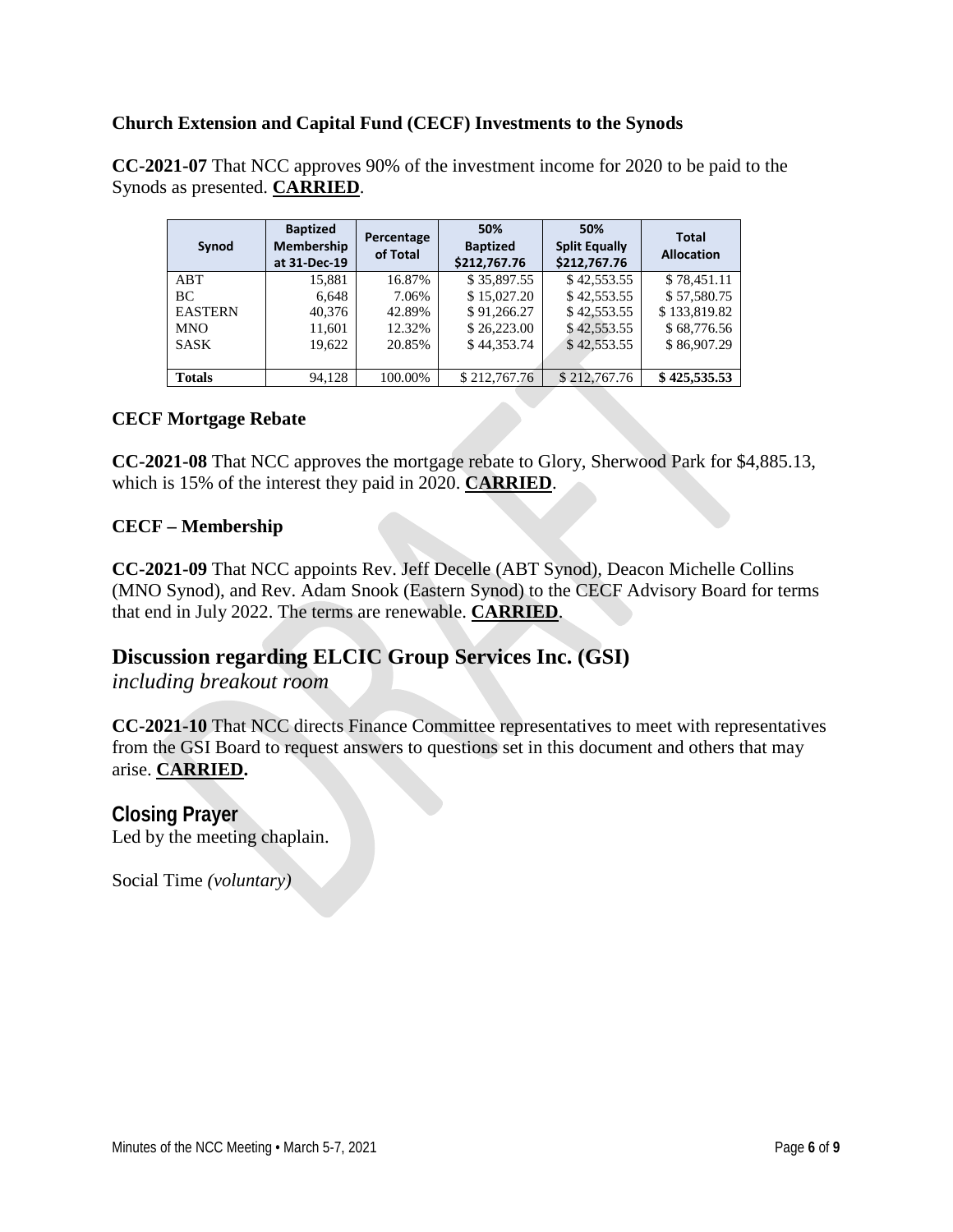## **SUNDAY, MARCH 7, 2021, 3:00 P.M.**

## **Business Session Four:**

Vice-Chair Sheila Hamilton called the meeting to order.

## **Opening Prayer**

Led by the meeting chaplain.

## **Vision Statement Task Force Report**

Trina Gallop Blank, Assistant to the Bishop for Communications and Resource Generation, presented the report of the Vision Statement Task Force to NCC. She also mentioned the names of other Task Force members: Rev. Aneeta Saroop, Rev. Daranne Harris, Cheryl Bauer-Hyde, Rhonda Bretcher, Bruce Cook, and Rev. Dr. Kimber McNabb.

NCC broke into groups to discuss the proposed Vision Statement:

*"God's grace and unconditional love calls us to be a diverse, inclusive community that welcomes all and transforms the world."*

## **Business from the Report of the National Bishop** *(continued)*

### **ELCIC Representative to The Canadian Council of Churches (CCC) Governing Board**

**CC-2021-11** That NCC approves the appointment of Emily Savage and the reappointment of Rev. Paul Gehrs as ELCIC members of the Governing Board of The Canadian Council of Churches for a three-year term beginning in May 2021. **CARRIED.** 

#### **Canadian Lutheran World Relief (CLWR) Sunday**

**CC-2021-12** That NCC approves the designation of September 26, 2021 as CLWR Sunday to celebrate their 75th anniversary. **CARRIED.** 

#### **Job Description for Delegates to Assembly 2022**

**CC-2021-13** That NCC approves the *Job Description for Delegates to Assembly 2022* as presented. **CARRIED.** 

#### **Proposed Updates to Candidacy Manual**

Bishop Susan Johnson gave an explanation to NCC that the motion being presented be withdrawn. Further review is required.

**Motion:** That NCC includes the words "Candidacy Committee" alongside CTEL in the Terms of Reference of the Candidacy Manual (WITHDRAN)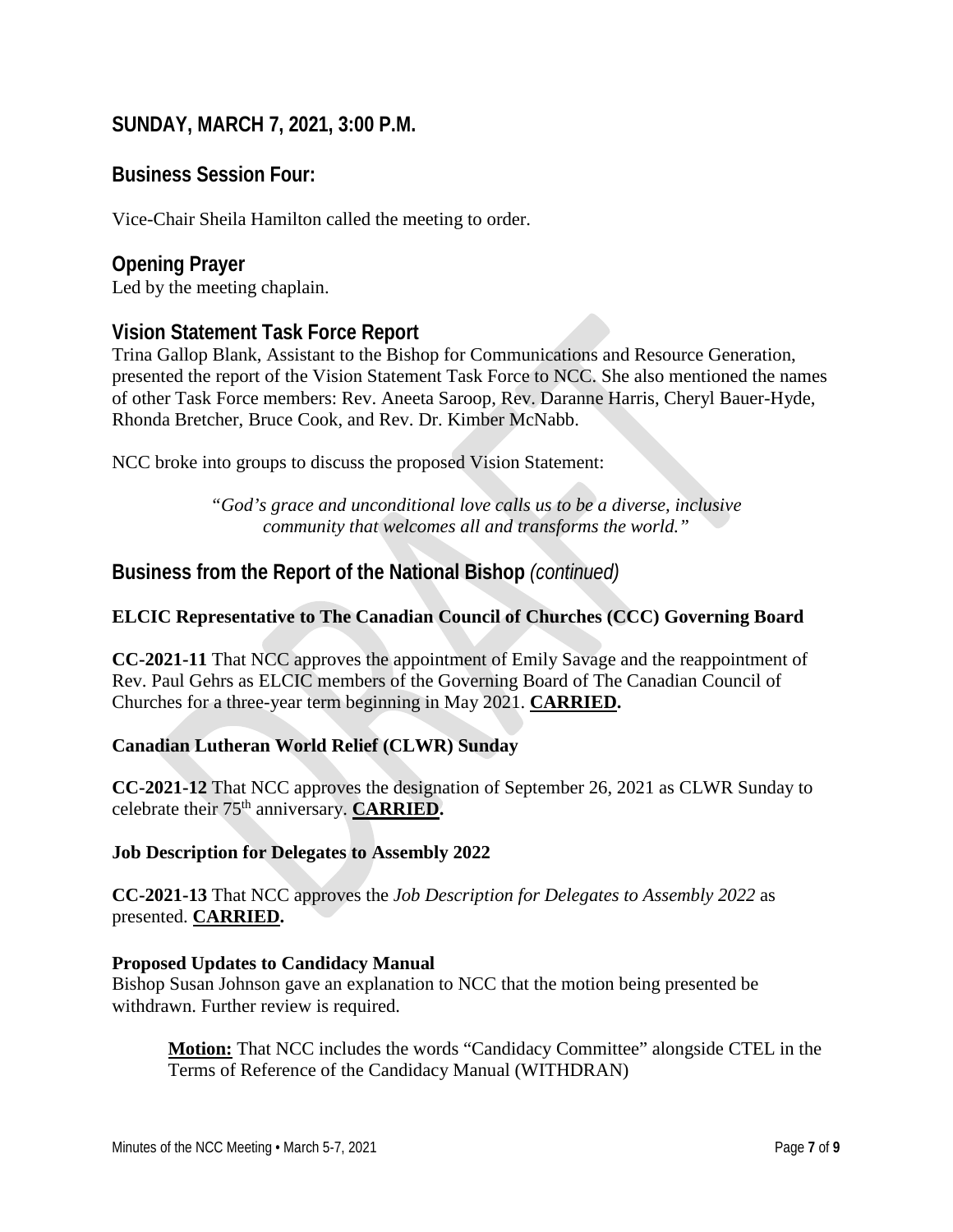**CC-2021-14** That NCC removes Appendix 7 – Approved Theological Courses for Diaconal Candidates from the Candidacy Manual. **CARRIED.** 

**CC-2021-15** That NCC amends Appendix 12 of the Candidacy Manual, eliminating the last two bullet points in the list for what should be in a candidate's file and replacing them with:

- Senior Dossier
- ELCIC candidate's examination
- Candidacy Committee final evaluation

## **CARRIED.**

## **Accreditation**

In April 20, 2018, NCC passed the following:

*CC-2018-26 "That the ELCIC suspend the Candidacy Manual expectation for ELCIC Seminaries to belong to the Association of Theological Schools (ATS) for a term of three years beginning May 1, 2018. During this time, the National Bishop will:*

- *Monitor the ATS redevelopment of Standards and Procedures;*
- *Monitor the seminaries exploration of other accreditation process;*
- *Continued conversation with the Evangelical Lutheran Church in America (ELCA) on the transferability of rostered leaders;*
- *Propose recommendations on the accreditation of seminaries to come to NCC for consideration no later than March, 2021." CARRIED.*

PCLM requests a one-year extension to do this work. PCLM will report findings to NCC for consideration no later than March 2022.

**CC-2021-16** That NCC extends the suspension of the Candidacy Manual expectation for ELCIC Seminaries to belong to the Association of Theological Schools (ATS) (re: CC-2018-26) until March 2022. **CARRIED.** 

## **Women of Faith Fund**

NCC Liaison to the Advisory Committee of the Women of Faith Fund, Bruce Cook, presented the concerns of the committee. He mentioned that the Advisory Committee is seeking guidance from NCC on how to proceed with the program, considering the ongoing pandemic situation. He raised the question whether further extending the program until the end of 2022 was the best direction. Bruce also mentioned that the present Advisory Committee Chair Marquise Sopher (Eastern Synod) had expressed her plan to no longer continue serving as the representative of her synod on the Advisory Committee.

### *(Discussion)*

Bruce Cook will bring the conversation back to the Advisory Committee. A recommendation will be brought forward to NCC by September 2021.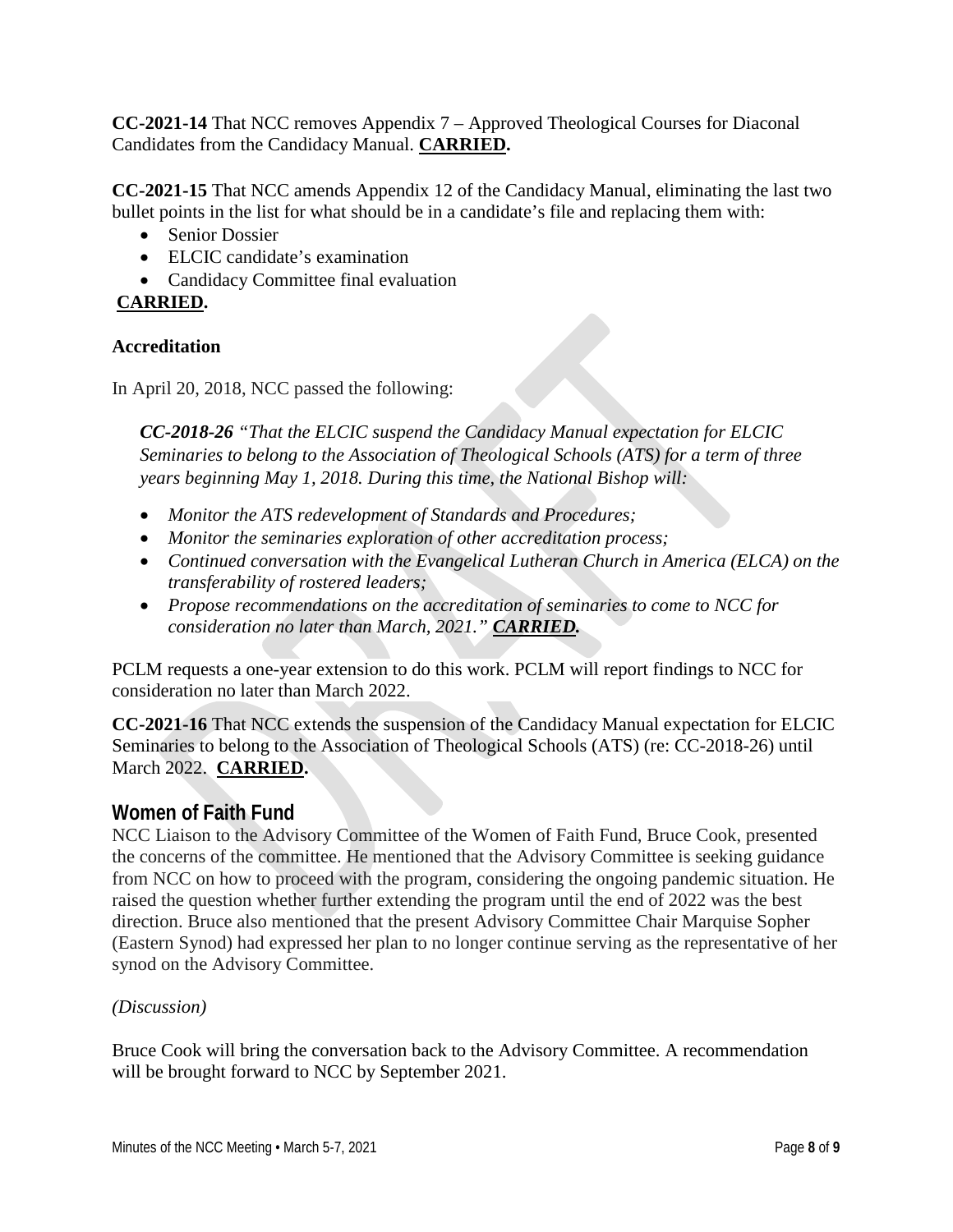**Unfinished Business** *None.*

**New Business** *None.*

**Talking Points/Highlights**

## **Meeting Evaluation**

**Closing Prayer** Led by the Meeting Chaplain.

## **Next Meetings:**

Next Meetings: September 9–11 (Thursday-Saturday) Chaplain—Gretchen Peterson and Pat Lovell Bible Study— Bishop Susan Johnson

(2022) March 4–6 (Friday-Sunday) National Convention, Assembly with Anglicans September 8–10 (Thursday-Saturday)

## **Meeting Adjourned.**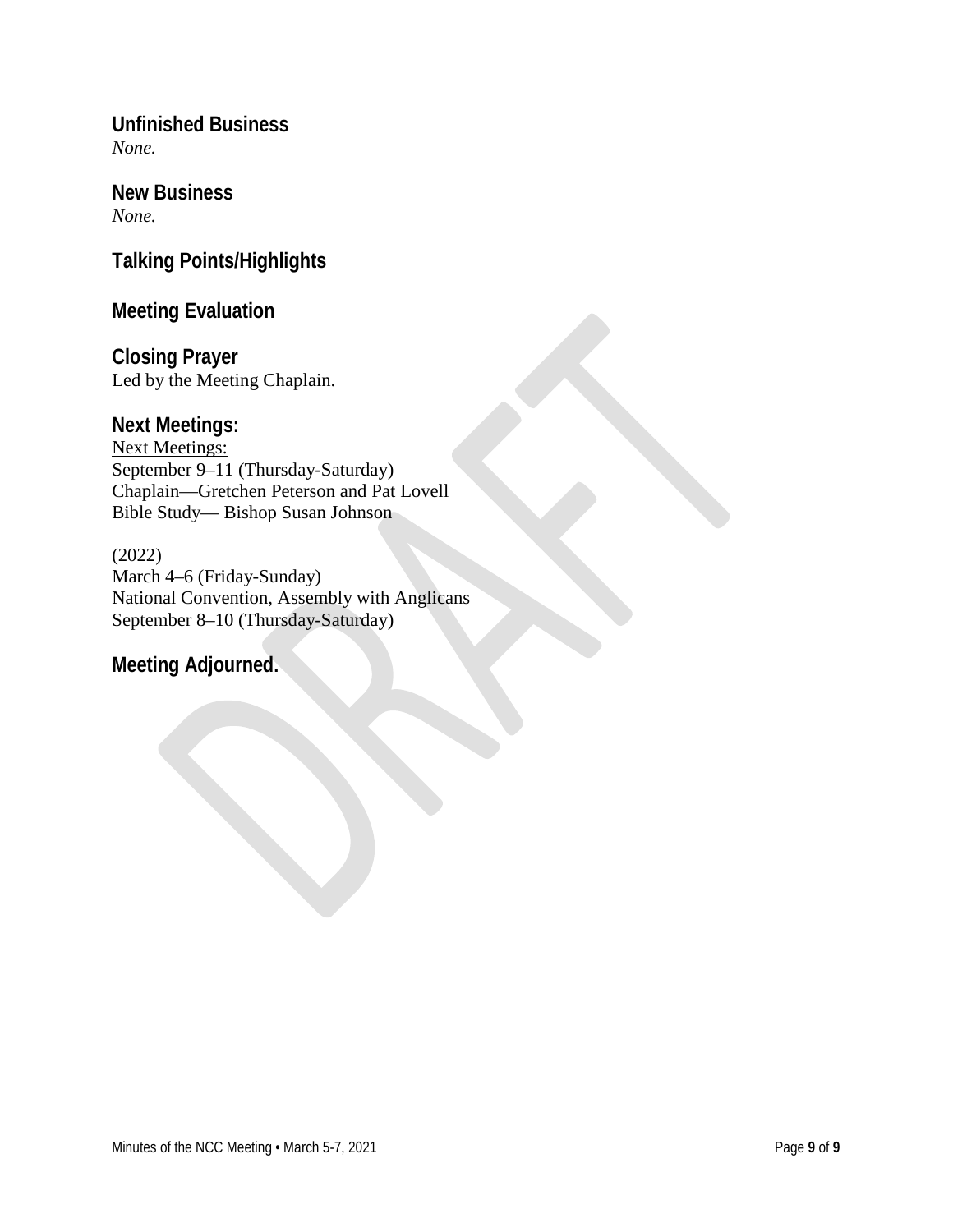# Appendix A

 **EVANGELICAL LUTHERAN CHURCH IN CANADA - PROPOSED 2020 REVISED OPERATING BUDGET**

|                                | 2020          |               | 2021                  |               |
|--------------------------------|---------------|---------------|-----------------------|---------------|
| <b>DESCRIPTION</b>             | <b>Budget</b> | <b>Budget</b> | <b>Revised Budget</b> | <b>Budget</b> |
| <b>REVENUES</b>                |               |               |                       |               |
| Benevolence from Synods        | 830,010       | 819,340       | 833,450               | 819,340       |
| Investment & Other Income      | 202,600       | 164,300       | 202,600               | 164,300       |
| <b>ELCIC Praise Appeal</b>     | 50,000        | 50,000        | 35,000                | 50,000        |
| Directed Income                | 495,560       | 495,560       | 473,460               | 463,560       |
| Self Supported Activities      | 813,302       | 305,659       | 348,550               | 1,087,127     |
| <b>Total Revenues</b>          | 2,391,472     | 1,834,859     | 1,893,060             | 2,584,327     |
| <b>EXPENSES</b>                |               |               |                       |               |
| <b>Salaries</b>                |               |               |                       |               |
| Salaries & Benefits            | 718,000       | 710,247       | 725,867               | 717,350       |
| <b>Administration</b>          |               |               |                       |               |
| Rent                           | 60,500        | 71,000        | 62,000                | 71,000        |
| Office Expenses                | 26,150        | 20,070        | 23,170                | 20,070        |
| Insurance                      | 15,500        | 15,500        | 15,500                | 15,500        |
| Amortization                   | 11,500        | 11,500        | 11,500                | 11,500        |
| Information Technology         | 36,250        | 42,850        | 29,250                | 42,850        |
|                                | 149,900       | 160,920       | 141,420               | 160,920       |
| Governance                     |               |               |                       |               |
| National Church Council        | 79,600        | 78,000        | 38,600                | 79,000        |
| Conference of Bishops          | 1,500         | 100           | 1,500                 | 100           |
| National/Synodical Conferences |               |               |                       |               |
| <b>Professional Fees</b>       | 23,000        | 24,000        | 24,000                | 24,000        |
|                                | 104,100       | 102,100       | 64,100                | 103,100       |
| <b>Programs</b>                |               |               |                       |               |
| Global Mission                 | 9,000         | 9,000         | 5,500                 | 9,000         |
| Special Projects               | 9,500         | 32,000        | 32,000                | 0             |
| Reformation Challenge          | 0             | 0             | 0                     | 0             |
| Worship                        | 56,200        | 53,700        | 44,200                | 58,700        |
| Compassionate Justice          | 87,000        | 96,000        | 74,000                | 96,000        |
| Communications                 | 51,900        | 57,800        | 57,600                | 57,800        |
| Stewardship                    | 21,000        | 21,000        | 18,000                | 21,000        |
| Leadership                     | 22,600        | 14,600        | 8,300                 | 14,600        |
| Youth                          | 8,500         | 8,500         | 2,000                 | 8,500         |
| Ecumenical                     | 46,650        | 50,000        | 44,450                | 50,000        |
|                                | 312,350       | 342,600       | 286,050               | 315,600       |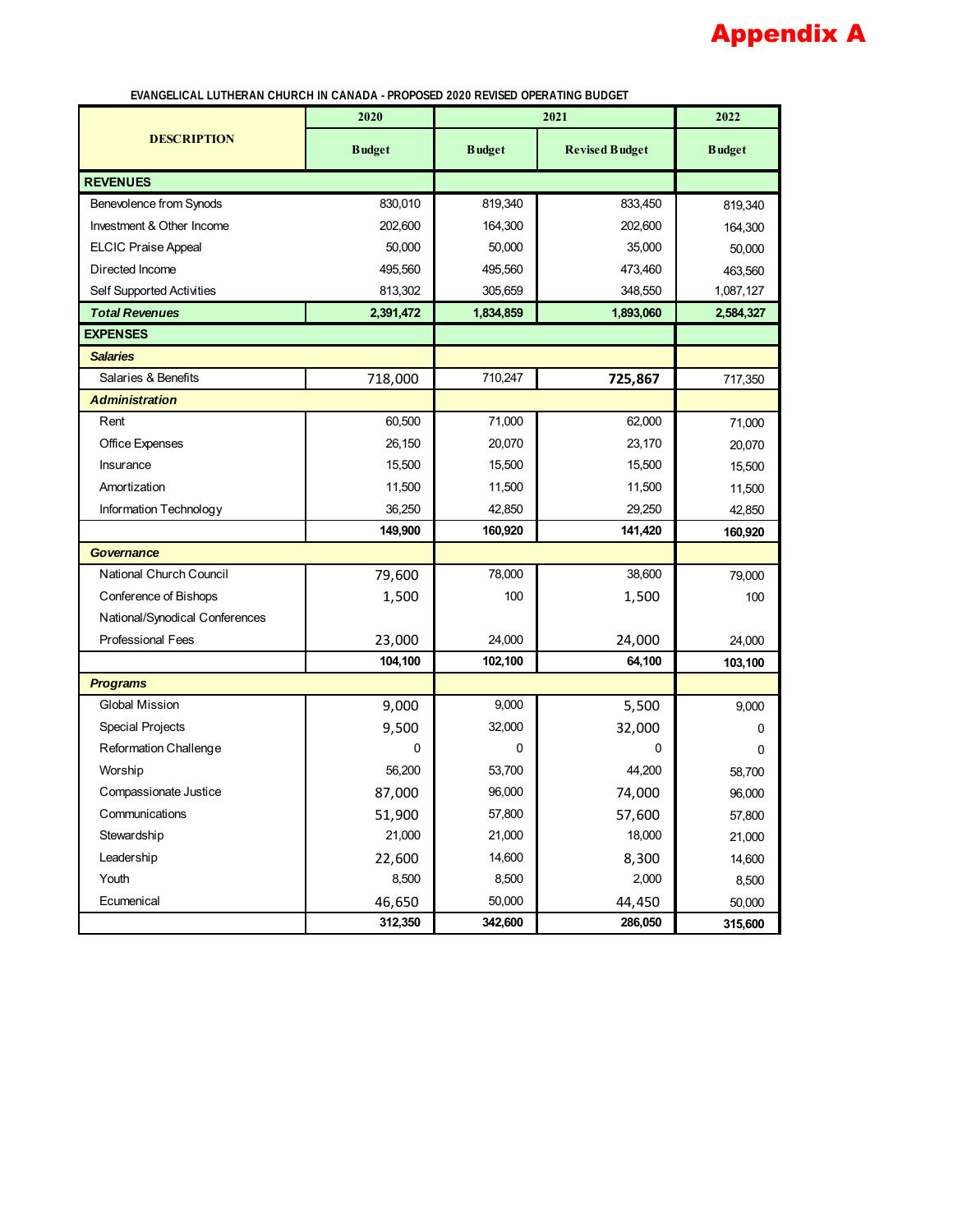| EVANGELICAL LUTHERAN CHURCH IN CANADA - PROPOSED 2020 REVISED OPERATING BUDGET |  |
|--------------------------------------------------------------------------------|--|

|                                     | 2020          |               | 2022                  |               |
|-------------------------------------|---------------|---------------|-----------------------|---------------|
| <b>DESCRIPTION</b>                  | <b>Budget</b> | <b>Budget</b> | <b>Revised Budget</b> | <b>Budget</b> |
| <b>Support to Partners</b>          |               |               |                       |               |
| <b>Global Mission Churches</b>      | 83,500        | 83,500        | 83,500                | 83,500        |
| Colleges & Schools                  | 2,500         | 2,500         | 2,500                 | 2,500         |
| <b>KAIROS</b>                       | 80,000        | 72,000        | 80,000                | 72,000        |
| <b>Justice Partners</b>             | 7,000         | 7,000         | 7,000                 | 7,000         |
| Seminaries                          | 34,000        | 34,000        | 34,000                | 34,000        |
| Lutheran World Federation           | 50,000        | 50,000        | 50,000                | 50,000        |
| <b>World Council of Churches</b>    | 10,000        | 10,000        | 10,000                | 10,000        |
| <b>Canadian Council of Churches</b> | 16,800        | 16,800        | 17,000                | 16,800        |
|                                     | 283,800       | 275,800       | 284,000               | 275,800       |
| <b>Self Supported Activities</b>    |               |               |                       |               |
| Canada Lutheran                     | 248,872       | 260,659       | 251,750               | 264,537       |
| Convention                          | 0             | 0             | $\Omega$              | 240,583       |
| Youth Gathering & Project           | 542,076       | 15,000        | 25,300                | 485,000       |
| <b>Worship Conference</b>           | 71,500        | 0             | 75,000                | 75,000        |
| Sister Anna Brandt Bursary          | 0             | 0             | 0                     | 0             |
| Diaconal Formation Event            | 10.000        | 10.000        | 1,000                 | 1,000         |
| Cora Martinson Memorial Fund        | 20,000        | 20,000        | 20,000                | 20,000        |
|                                     | 892,448       | 305,659       | 373,050               | 1,086,120     |
|                                     |               |               |                       |               |
| <b>Total Expenses</b>               | 2,460,598     | 1,897,326     | 1,874,487             | 2,658,890     |
| <b>NET INCOME (LOSS)</b>            | (69, 126)     | (62, 467)     | 18,573                | (74, 563)     |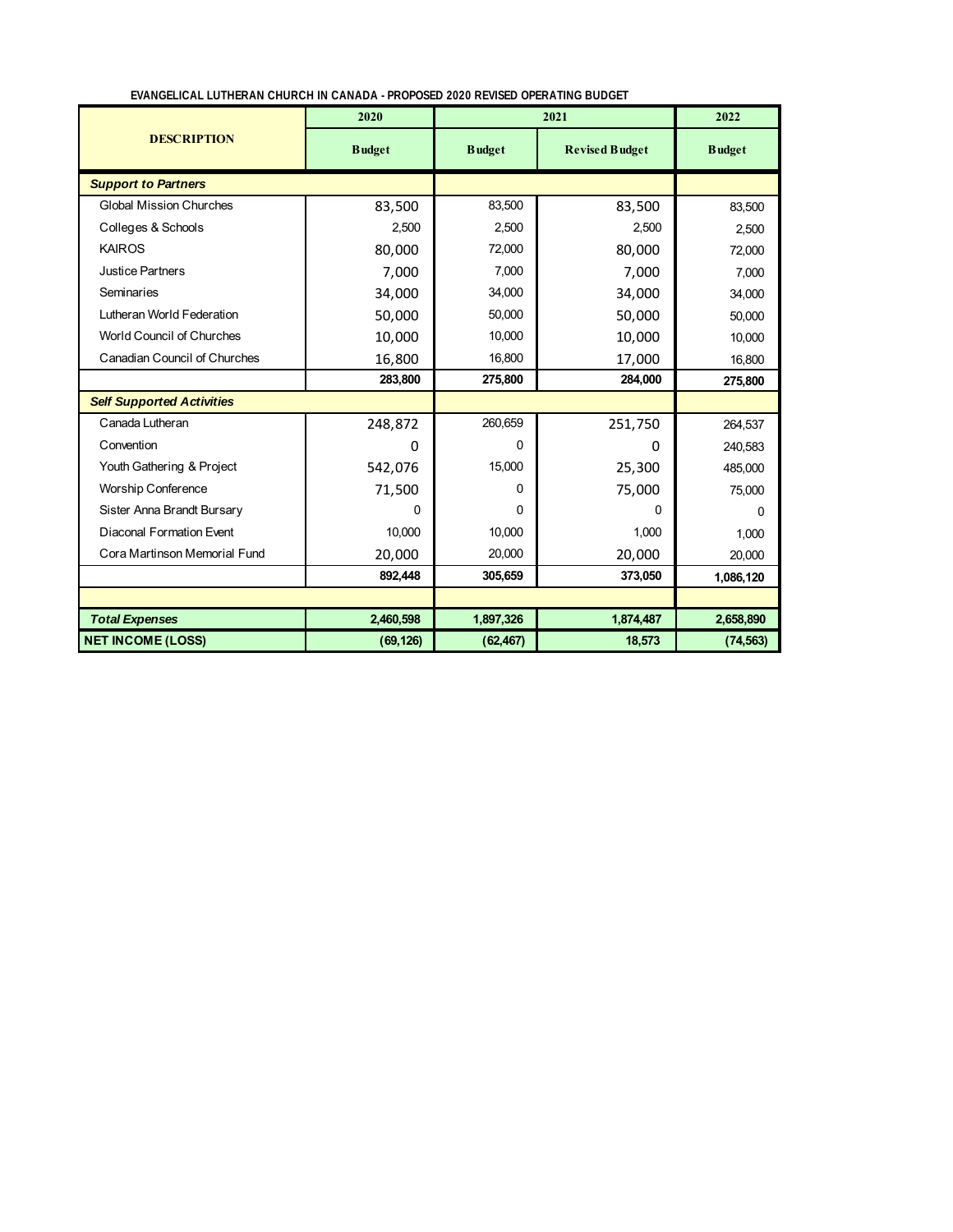#### **CECF Budget ‐ Revised 2021**

|                                                   | 2020           | 2021          | 2021           | 2022          |
|---------------------------------------------------|----------------|---------------|----------------|---------------|
| <b>Description</b>                                | <b>Revised</b> | <b>Budget</b> | <b>Revised</b> | <b>Budget</b> |
| Investment Income - TD                            | 420,000.00     | 420,000.00    | 420,000.00     | 420,000.00    |
| Mortgage Interest Income                          | 32,000.00      |               |                |               |
| <b>Mineral Rights</b>                             | 3,000.00       | 3,000.00      | 3,000.00       | 3,000.00      |
| <b>Total Revenue</b>                              | 455,000.00     | 423,000.00    | 423,000.00     | 423,000.00    |
| New Mission Initiative                            | 0.00           | 0.00          |                | 0.00          |
| Mortgage Interest Rebate - CECF                   | 6,000.00       | 0.00          |                | 0.00          |
| Interest Rebate to Synods - CECF                  | 378,000.00     | 250,000.00    | 250,000.00     | 250,000.00    |
| Meetings - CECF                                   | 18,000.00      | 18,000.00     | 18,000.00      | 18,000.00     |
| National Initiatives Expense - CECF               | 500.00         | 5,000.00      | 5,000.00       | 5,000.00      |
| Fees - Accounting Administration - CECF           | 45,000.00      | 45,000.00     | 45,000.00      | 45,000.00     |
| Loss from Impairement in Land                     |                |               | 0.00           |               |
| <b>Ecumenical Shared Ministries Working Group</b> | 5,000.00       | 5,000.00      | 5,000.00       | 5,000.00      |
| <b>Mineral Rights Expenses</b>                    | 750.00         | 750.00        | 750.00         | 750.00        |
| Printing - CECF                                   | 100.00         | 100.00        | 100.00         | 100.00        |
| <b>Total Expenses</b>                             | 453,350.00     | 323,850.00    | 323,850.00     | 323,850.00    |
| Net Income (loss)*                                | 1,650.00       | 99,150.00     | 99,150.00      | 99,150.00     |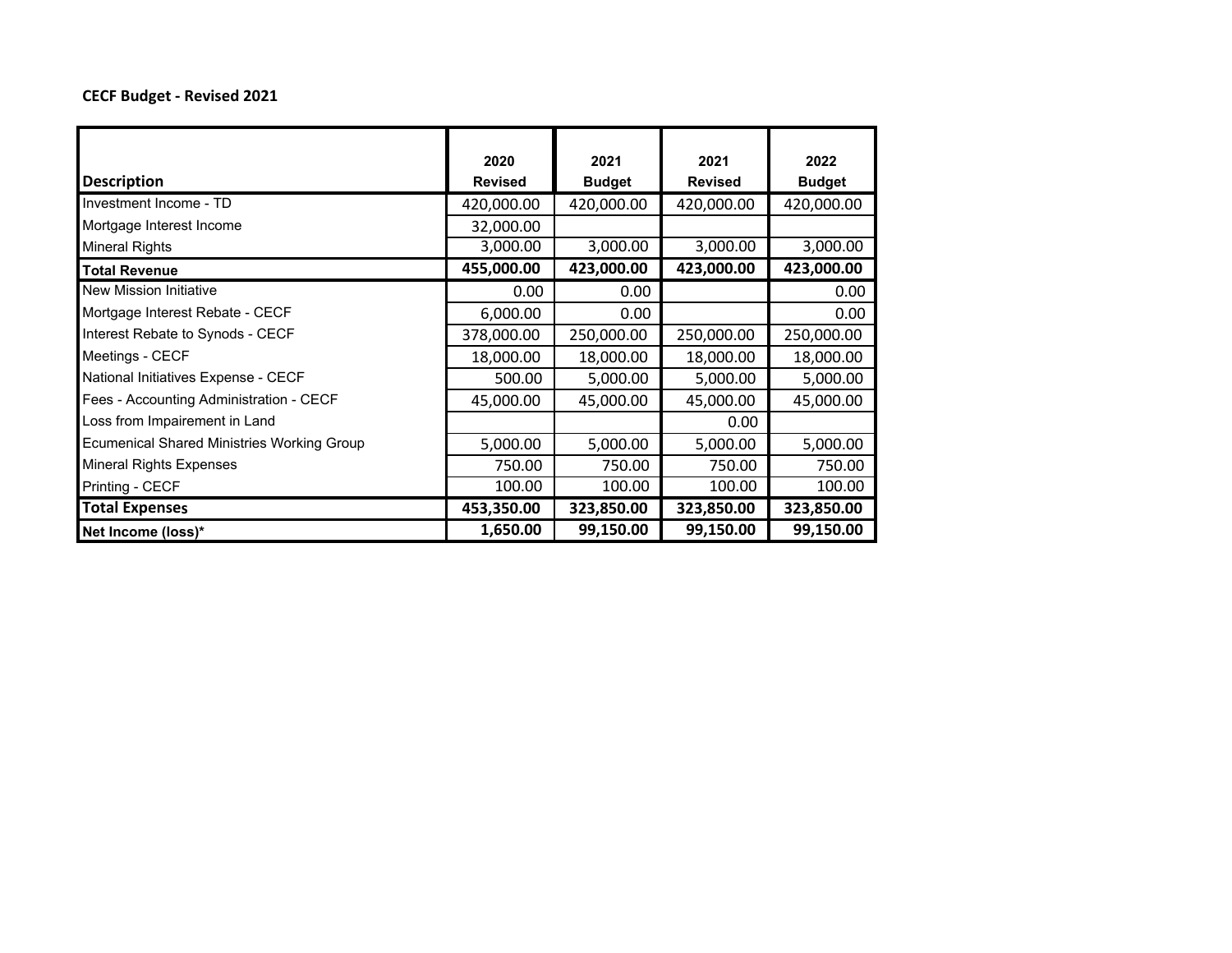#### **LIFE Budget ‐ Revised 2021**

|                                  | 2020           | 2021          | 2021           | 2022          |
|----------------------------------|----------------|---------------|----------------|---------------|
| <b>Description</b>               | <b>Revised</b> | <b>Budget</b> | <b>Revised</b> | <b>Budget</b> |
| Interest Income - TD Waterhouse  | 60,000.00      | 125,000.00    | 60,000.00      | 125,000.00    |
| Women of Faith Fund              | 55,000.00      |               | 65,000.00      |               |
| <b>Bequests</b>                  |                |               |                |               |
| Mortgage Interest Income         |                |               |                |               |
| <b>Total Revenue</b>             | 115,000.00     | 125,000.00    | 125,000.00     | 125,000.00    |
| <b>ELCIC Women of Faith Fund</b> | 55,000.00      | 0.00          | 65,000.00      | 0.00          |
| Grant Finance & Management       | 45,000.00      | 45,000.00     | 45,000.00      | 45,000.00     |
| <b>Special Projects Reserve</b>  | 0.00           | 0.00          |                | 0.00          |
| <b>Grant Stewardship</b>         | 25,000.00      | 10,000.00     | 15,000.00      | 10,000.00     |
| <b>Endowmenet Funds</b>          |                |               |                |               |
| <b>Other Expenses</b>            | 0.00           | 0.00          |                | 0.00          |
| <b>Total Expenses</b>            | 125,000.00     | 55,000.00     | 125,000.00     | 55,000.00     |
| <b>Net Income</b>                | (10,000.00)    | 70,000.00     | 0.00           | 70,000.00     |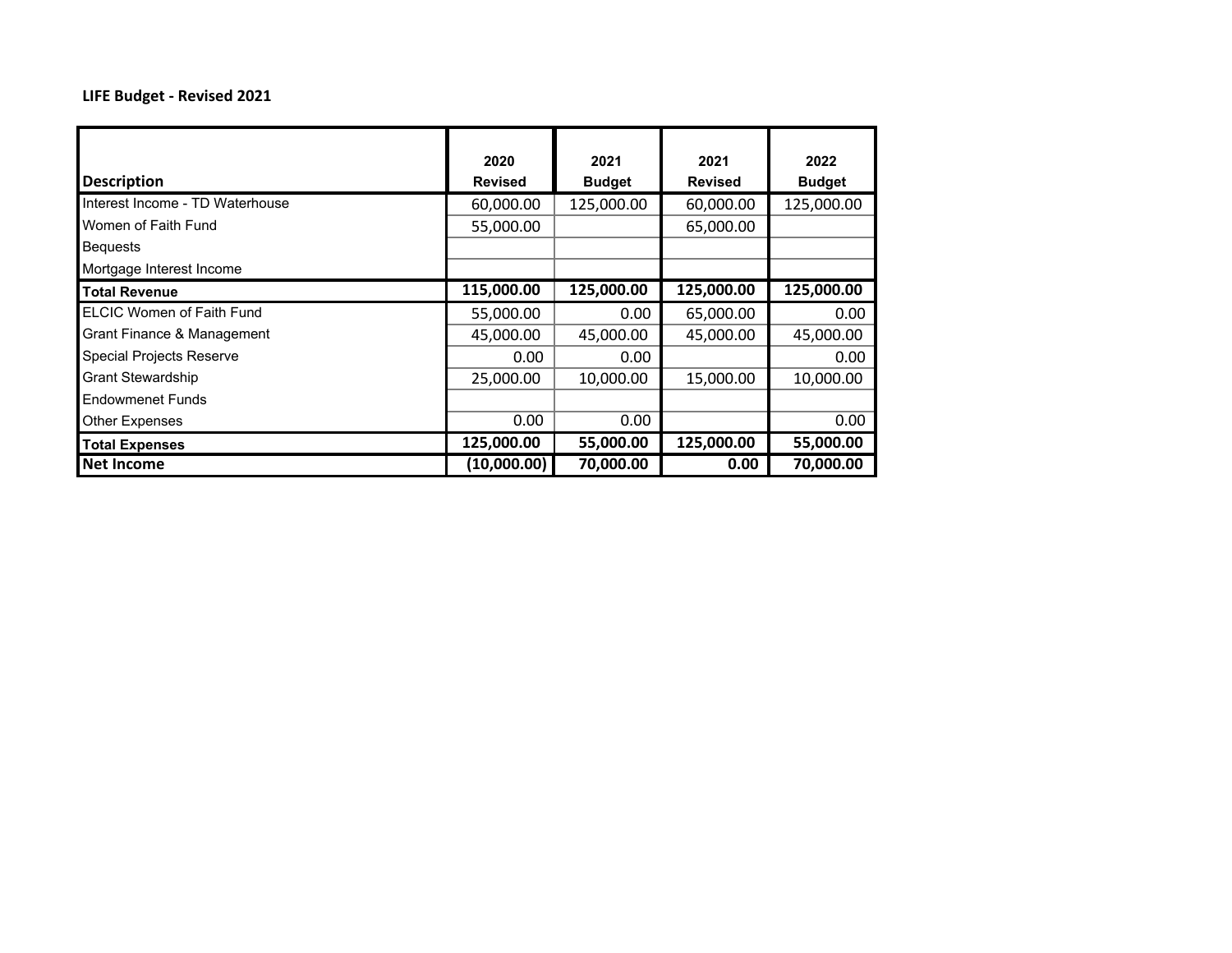## **Consolidated Budget 2021 ‐ Revised to Original**

| <b>Program Areas</b>          | 2021 Revised Budget | 2021 Original Budget |
|-------------------------------|---------------------|----------------------|
| Canada Lutheran               | (5,700)             |                      |
| <b>CECF</b>                   | 99,150              | 99,150               |
| <b>CLAY</b>                   | (18, 800)           |                      |
| Communications                | (51,600)            | (51, 800)            |
| Compassionate Justice         |                     |                      |
| Convention                    |                     |                      |
| Cora Martinson                |                     |                      |
| <b>Diaconal Event</b>         |                     | (9,000)              |
| Investment Income             | 150,000             | 111,700              |
| <b>Undesignated Donations</b> | 52,600              | 52,600               |
| Praise Appeal                 | 35,000              | 50,000               |
| <b>Global Mission</b>         |                     |                      |
| Governance                    | (64, 100)           | (102, 100)           |
| Benevolence                   | 833,450             | 819,340              |
| IT                            | (9, 250)            | (22, 850)            |
| Leadership                    | (12, 590)           | (18, 890)            |
| LIFE                          |                     | 70,000               |
| National Youth Project        |                     |                      |
| <b>NWC</b>                    |                     |                      |
| Partnerships                  | (121, 450)          | (126, 800)           |
| <b>Salaries</b>               | (725, 867)          | (712, 250)           |
| <b>Special Projects</b>       |                     |                      |
| Stewardship                   | (7,000)             | (9,000)              |
| <b>STM</b>                    | (21, 170)           | (27, 970)            |
| <b>Support to Schools</b>     |                     |                      |
| Worship                       | (13,200)            | (12, 200)            |
| Youth                         | (1,750)             | (8, 250)             |
| <b>Grand Total</b>            | 117,723             | 101,680              |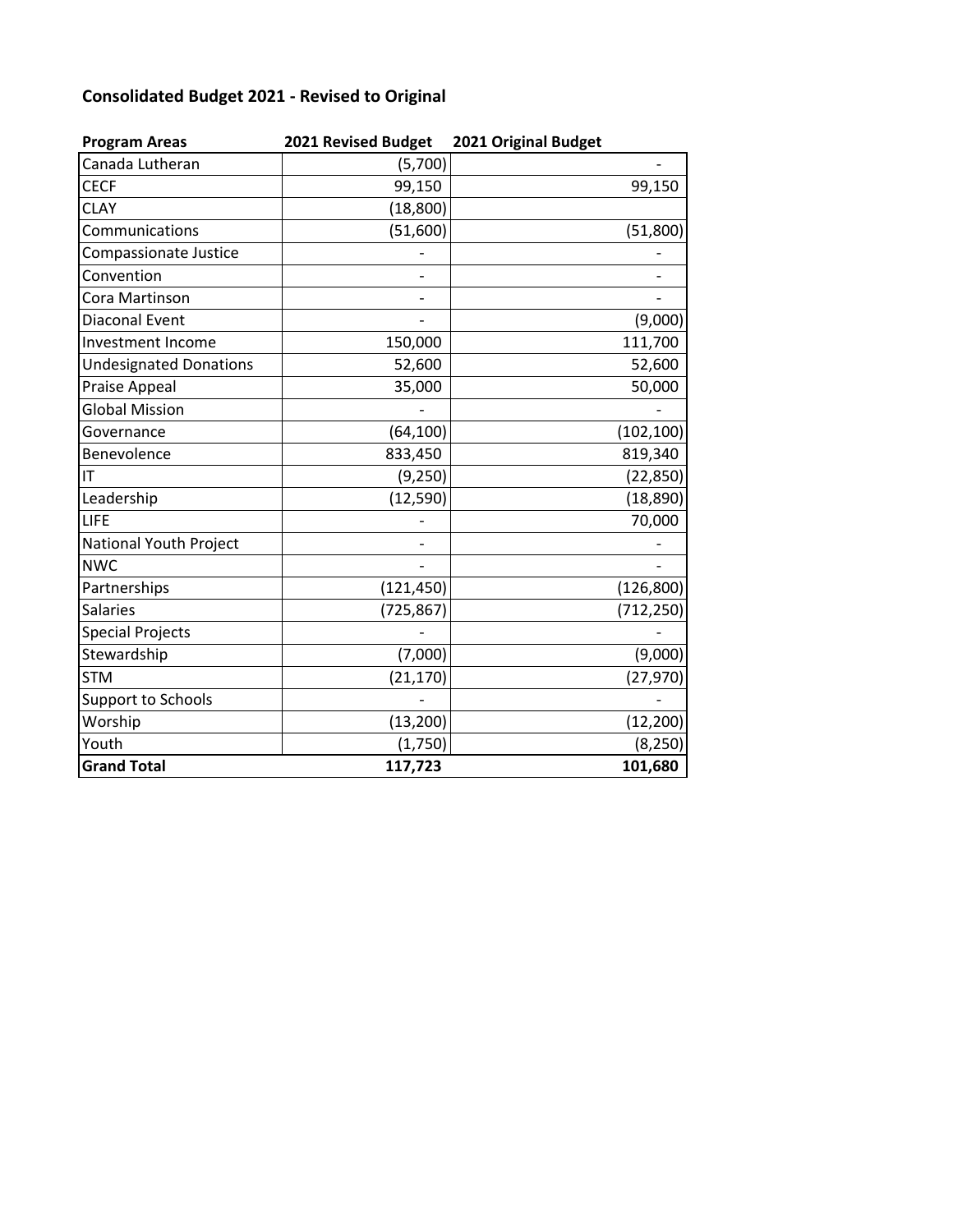## **Operating Budget 2021 ‐ Revised to Original**

| <b>Program Areas</b>          | 2021 Revised Budget | 2021 Original Budget |
|-------------------------------|---------------------|----------------------|
| Canada Lutheran               | (5,700)             |                      |
| <b>CLAY</b>                   | (18, 800)           |                      |
| Communications                | (51,600)            | (51, 800)            |
| Compassionate Justice         |                     |                      |
| Convention                    |                     |                      |
| Cora Martinson                |                     |                      |
| Diaconal Event                |                     | (9,000)              |
| <b>Investment Income</b>      | 150,000             | 111,700              |
| <b>Undesignated Donations</b> | 52,600              | 52,600               |
| Praise Appeal                 | 35,000              | 50,000               |
| <b>Global Mission</b>         |                     |                      |
| Governance                    | (64, 100)           | (102, 100)           |
| Benevolence                   | 833,450             | 819,340              |
| IT                            | (9, 250)            | (22, 850)            |
| Leadership                    | (12, 590)           | (18, 890)            |
| National Youth Project        |                     |                      |
| <b>NWC</b>                    |                     |                      |
| Partnerships                  | (121, 450)          | (126, 800)           |
| <b>Salaries</b>               | (725, 867)          | (712, 250)           |
| <b>Special Projects</b>       |                     |                      |
| Stewardship                   | (7,000)             | (9,000)              |
| <b>STM</b>                    | (21, 170)           | (27, 970)            |
| Support to Schools            |                     |                      |
| Worship                       | (13, 200)           | (12, 200)            |
| Youth                         | (1,750)             | (8, 250)             |
| <b>Grand Total</b>            | 18,573              | (67, 470)            |